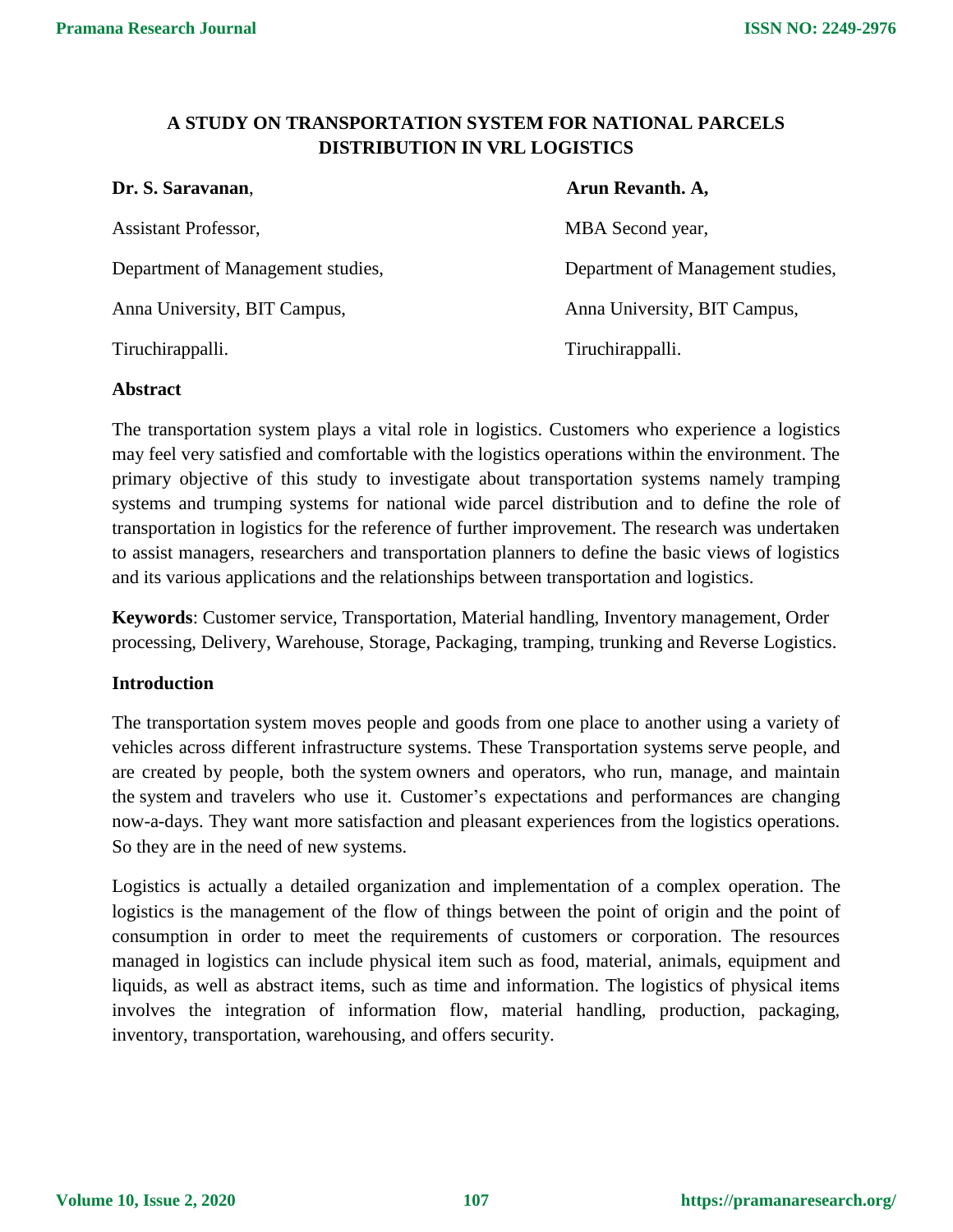#### **Logistics system**

The logistics system is made up of three main activities: order processing, inventory management, and freight transportation. Order processing is concerned with the information flow in the logistics system and includes a number of operations. The beginning of the process starts with a request from a customer for a particular product and it will be processed in an order from. These orders are then transmitted and checked for completeness and accuracy. The availability of the requested product and the customer's credit status are verified. Finally, products are retrieved from the stock packed, and delivered along with their shipping documents. Throughout this entire process, the customers have to be kept informed about the status of their orders.

#### **Transportation**

Transportation systems are a fundamental part of logistics systems and planning, whenever vehicles are used to move people or items from one location to another location.

#### **Transportation systems**

The transportation by trucks can be classified into two systems namely tramping system and trunking system.

#### **Tramping system**

Tramping is the meant for making long distance deliveries. As the typical journey for the distribution of goods will take several days, or longer if travelling across Tamil nadu for example, the driver will sleep in their cab overnight. In tramping job the drivers will be away from home for long period of time, so their vehicle will be assumed as their second home. The drivers will stay in the vehicle itself.

#### **Trunking system**

Trunking is a type of transportation service that aims to streamline distribution. Primarily it involves HGVs using so-called "trunk roads" which connect major ports, cities, and airports, and are designed for long-distance and freight traffic. Trunking differs from general haulage in that it usually takes place overnight and on the same route. Trunking system is used for distribution of goods within one day. This system is used based on the customer preferences.

#### **Segments of Transportation**

**The transport and logistics business is divided into two segments**:-

- $\triangleright$  Goods transportation
- $\triangleright$  Passenger transportation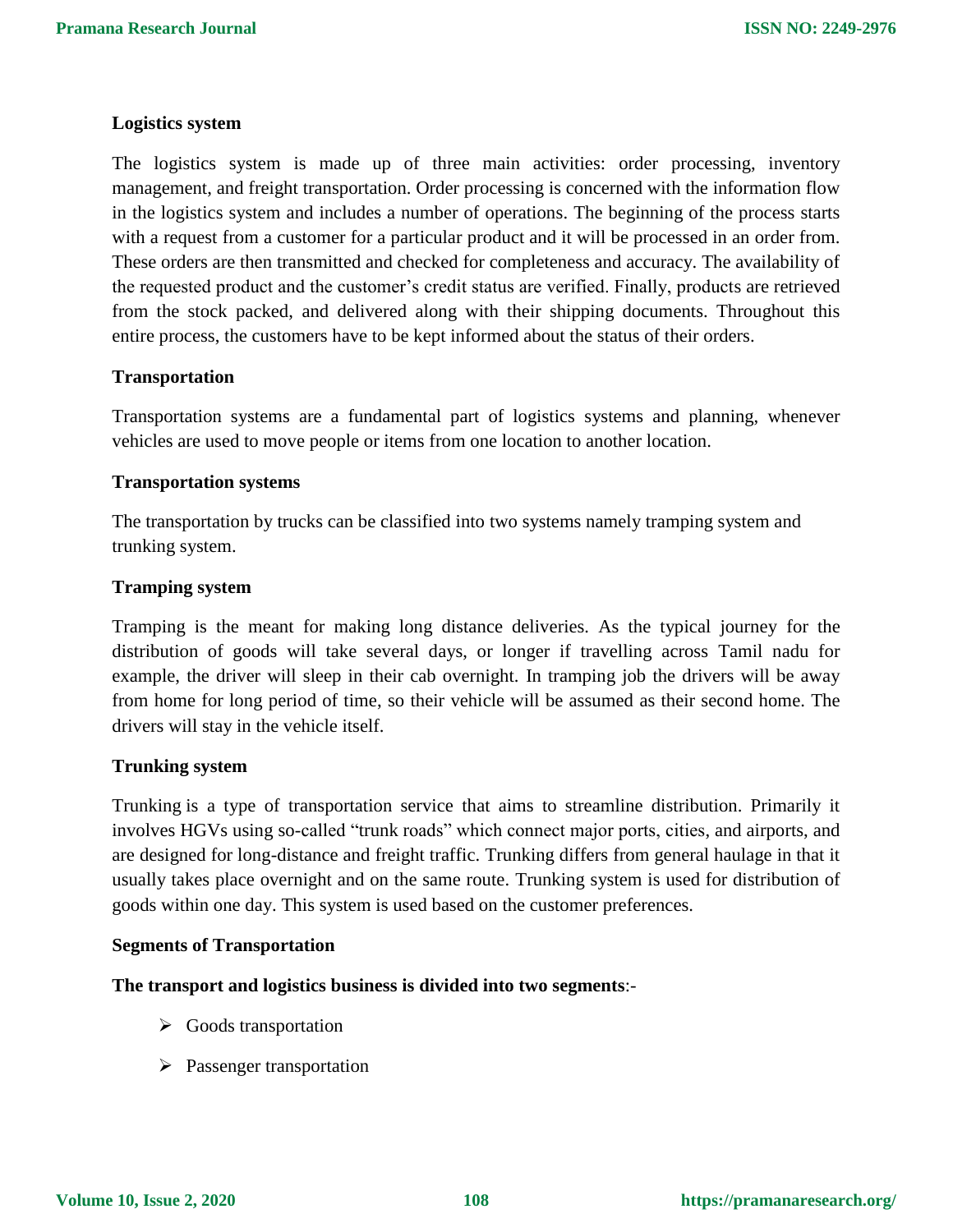## **Distribution**

A distribution is a group of facilities or an operation that tends to performs warehousing, consolidation, decomposition, packaging and other functions which linked with handling freight. The distribution means to provide value-added services to freight, which is stored for relatively short period of time (days or weeks). Goods stored in a distribution center have usually been sold and are in transit to their further destination. They can also perform light manufacturing activities such as assembly and labeling. A distribution center tends to focus on the demand of customers preferences and satisfaction.

## **Warehouse**

A **warehouse** is a facility or a place designed to store goods for longer periods of time. Goods stored in a warehouse have usually not yet been sold and are held in inventory until a buyer is found. A warehouse is driven by the supply of manufacturers and wholesalers.

#### **Reverse logistics**

Another dimension of logistics is 'Reverse Logistics' (Rev Log). Goods return from the consumer point to the original and supply point, for various reasons. Bad delivery, over-supply, damage, expiry failing inspection tests at the customer point, goods unsold etc., are some instances where the materials transverses back. That is Reverse Logistics. The material that has to come back to the original point, or to the original supplier, has also to be handled effectively and efficiently.

#### **Transportation costs:**

Transportation system is the basic activity among the business logistic system. Around one third to two thirds of the expenses of the business logistics costs are spent on transportation. The transportation cost here includes the means of transportation, corridors, containers, pallets, terminals, labors, and time. The transportation occupies an important ratio in logistics activities. The improvement of the item of higher and larger operations costs can get better effects. Hence, logistics managers must comprehend transport system operation thoroughly.

The transportation system makes goods and products movable and provides timely and regional efficiency to promote value-added services under the least cost principle. Transport affects the results of logistics activities and, of course, it influences production and sale and services. In the logistics system, transportation cost plays a vital role in objective market. Value of transportation varies with different industries. The transportation cost will be less for small volume, low weight and high value products. It is less regarded. The transportation cost will be higher for heavy volume, heavy weight and low valued products. It is more regarded.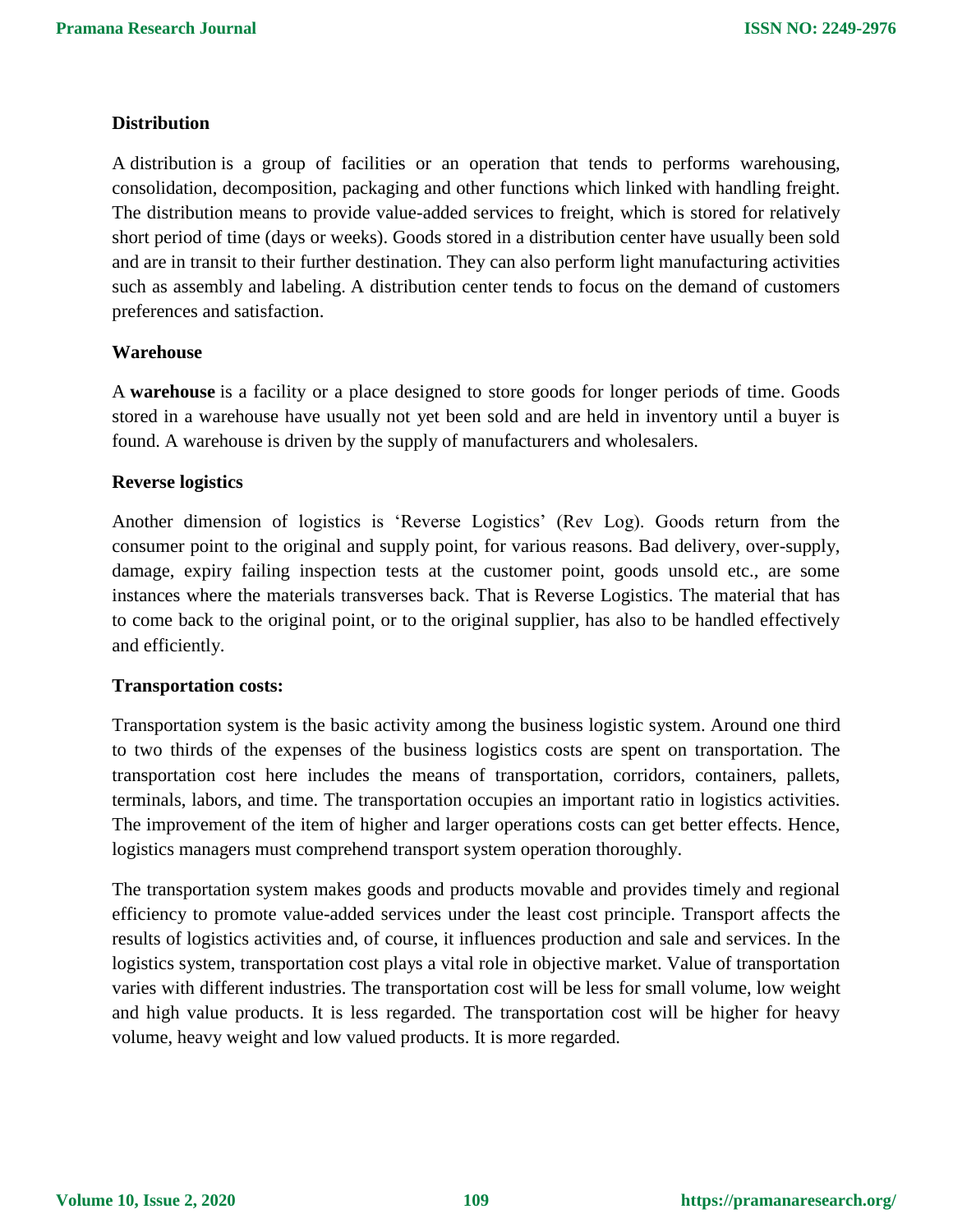#### **Warehousing and 3PL solutions**

"Tailor-Made Multi-Locational Service"

Seamless logistics solutions organisation encompassing various components like supply chain management, inventory control management, warehousing management, JIT movement with an emphasis on CRM.

- Integrated 3pl solution.
- Inventory Management.
- Warehousing facility at various locations.
- Communication & IT service.
- $\bullet$  Intra-city & re-distribution services.
- SKU management.
- Vendor management.
- Order management.

#### **Warehouse services**

The outstanding warehouse service will only attract customers. The enough space should be provided for complete warehousing facilities to the clients for storage of goods. The logistics management should provide assistance in insuring goods, so that during transportation if any mis-happening occurs then clients can get indemnity for the same.

#### **3PL**

3PL is a service that allows us to outsource operational logistics from warehousing, all the way through to delivery, and ultimately enables you to focus on other parts of your business. This includes transportation, warehousing, picking and packing, inventory forecasting, [order](https://www.tradegecko.com/blog/5-ways-online-order-management-fulfillment-can-improve-wholesale-business)  [fulfillment,](https://www.tradegecko.com/blog/5-ways-online-order-management-fulfillment-can-improve-wholesale-business) packaging and freight forwarding.

## **Effects of transportation in logistics activities**

Transportation plays a connecting role among several steps that gives the result as the conversion of resources into useful goods in the name of an ultimate consumer. It is the planning for all the functions and sub-functions into a system of goods movement in order to minimize cost and maximize services to the customers that constitutes the concept of business logistics. The system, once put in place, must be effectively managed. Traditionally these steps involved to separate companies for production, storage, transportation, wholesale, and for retail sale. However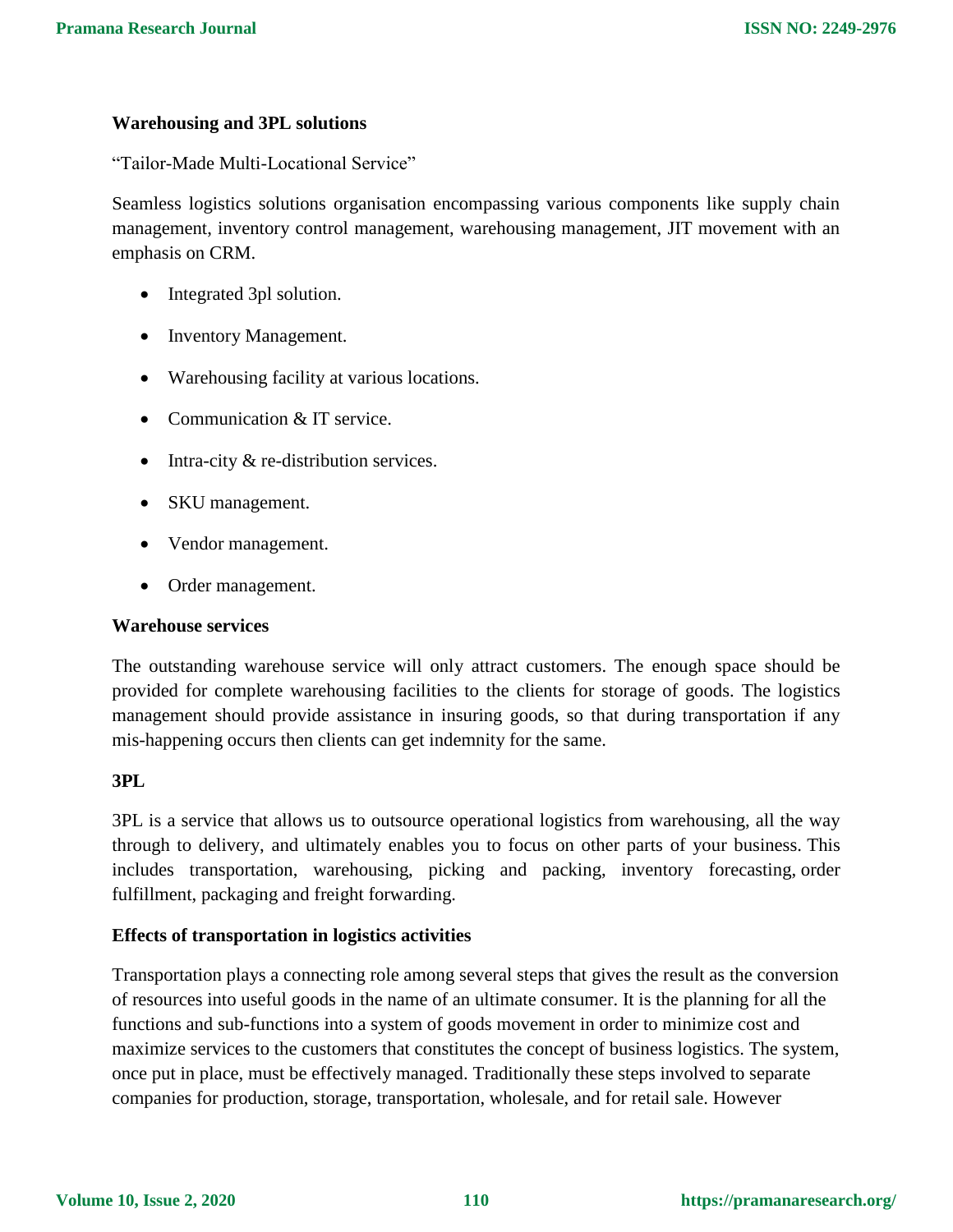basically, the production/manufacturing plants, warehousing services, and merchandising establishments are all about doing transportation process. Production or manufacturing plants required the assembly of materials, components, and suppliers, with or without storage, processing and material handling within the plant and inventory. Warehousing services between plants and marketing or machineries outlets involves separate transport facilities. Merchandising establishments completed the chain with delivery to the consumers. The manufacturers limited themselves to the production of goods, leaving marketing and distribution to other firms. Warehousing and storage can be considered as the terms of services for the production process and for the product distribution. There have been major changes have to be made in the location of facilities with the closure of many single-user warehouses and an expansion of consolidation facilities and distribution centres. These developments reflect factors such as better transportation services and pressures may improve logistics performance.

#### **Direct store delivery (DSD)**

Direct store delivery is a method of distribution of products from a distributor to a retail store, thereby passing a retailer's distribution center. DSD products are typically fast-turning, high velocity and high consumer demand merchandise.

#### **Centralized distribution structure**

The centralized distribution structure describes the flow of goods from the manufacturer's distribution network through to the wholesaler, whereby the wholesaler distributes the goods or merchandise to the customers or stores. The centralization causes an increase in transport work, this must not necessarily mean that emissions increase.

#### **Features of Centralized distribution structure**

- Increase in tonnes kilometres
- Decrease in emergency deliveries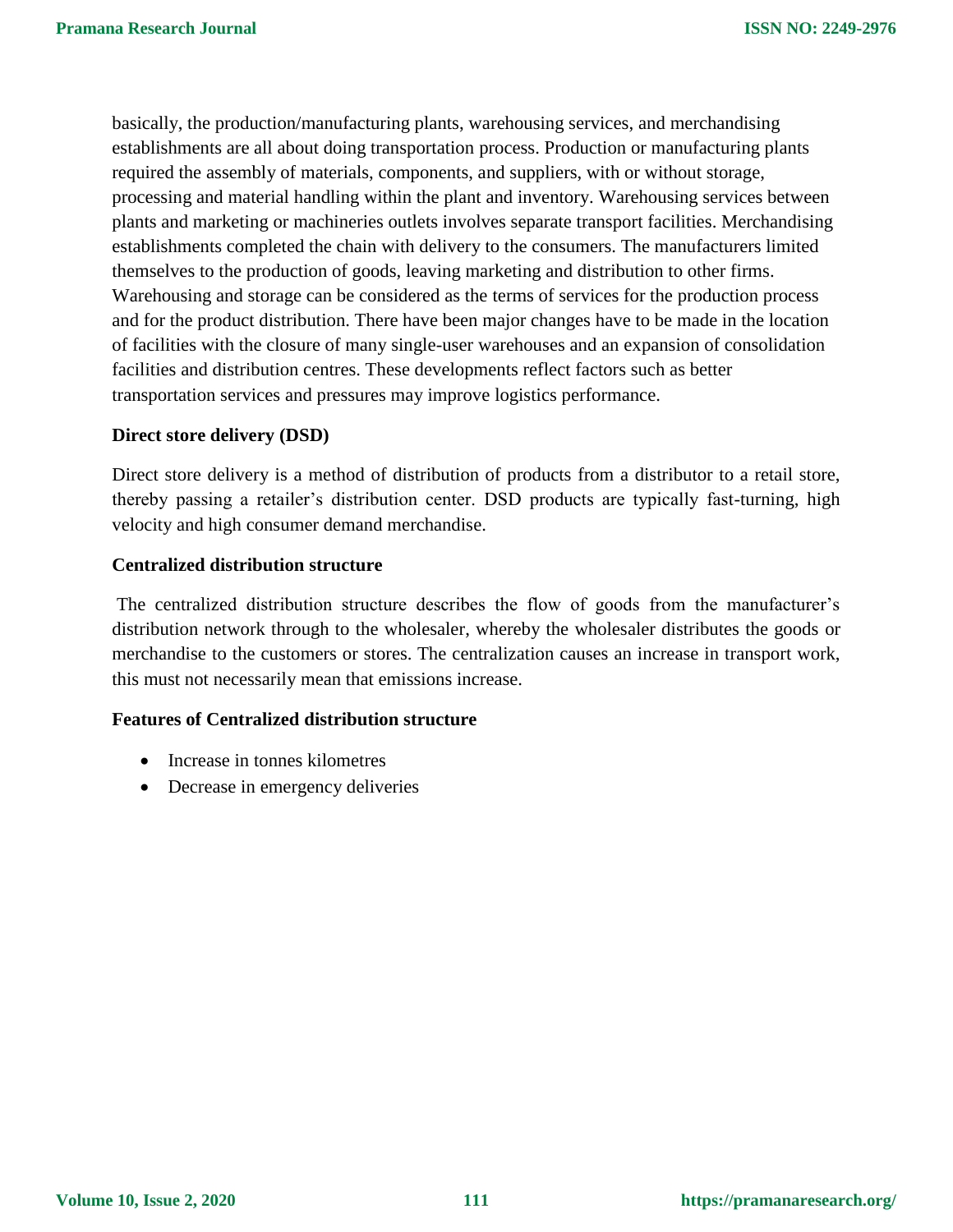

The centralized distribution structure is responsible for the flow between production unit and central warehouse. It has the possibility to improve the fill rate and multimodal transports.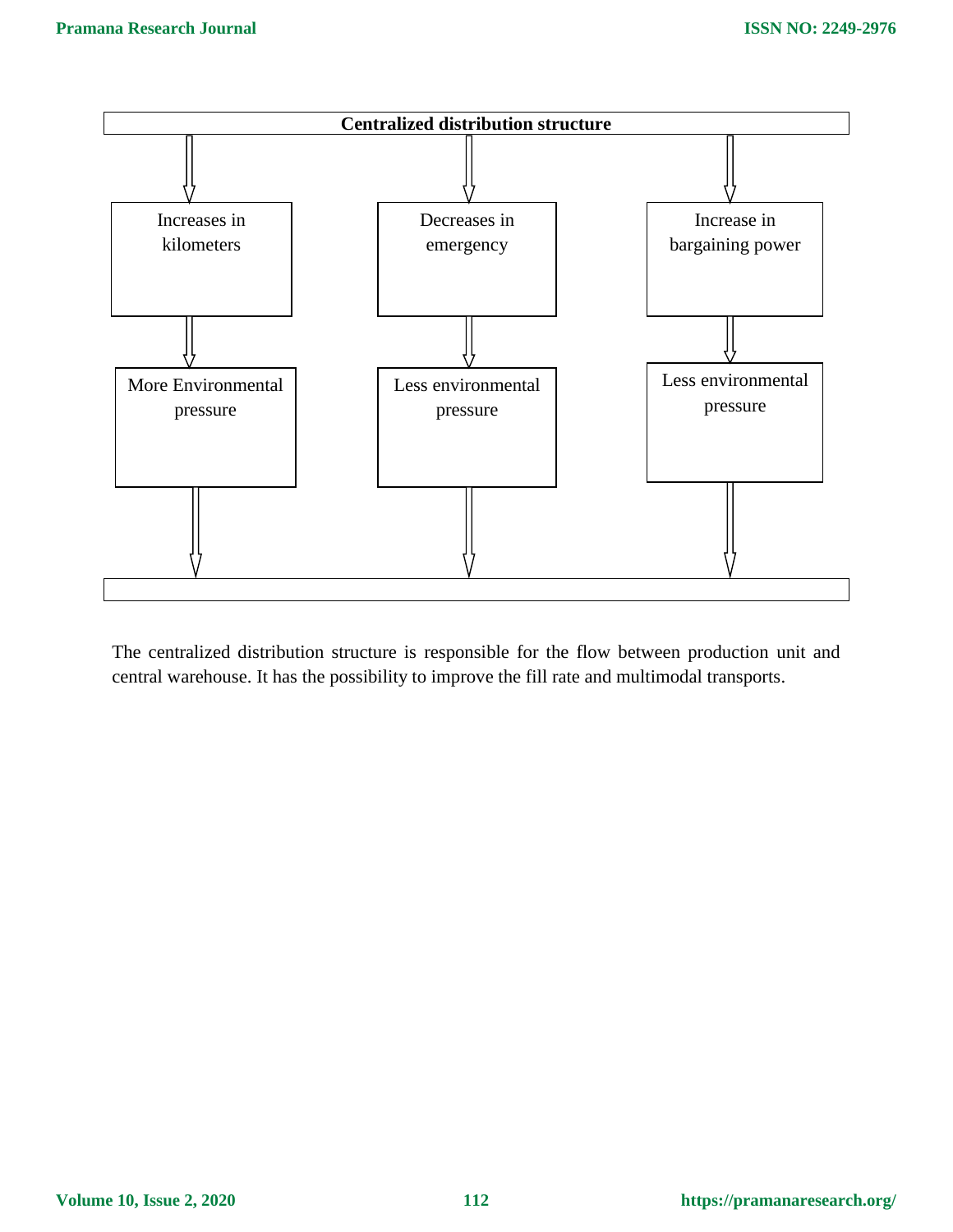# **Conceptual model**

# **Decentralized distribution structure**



warehouse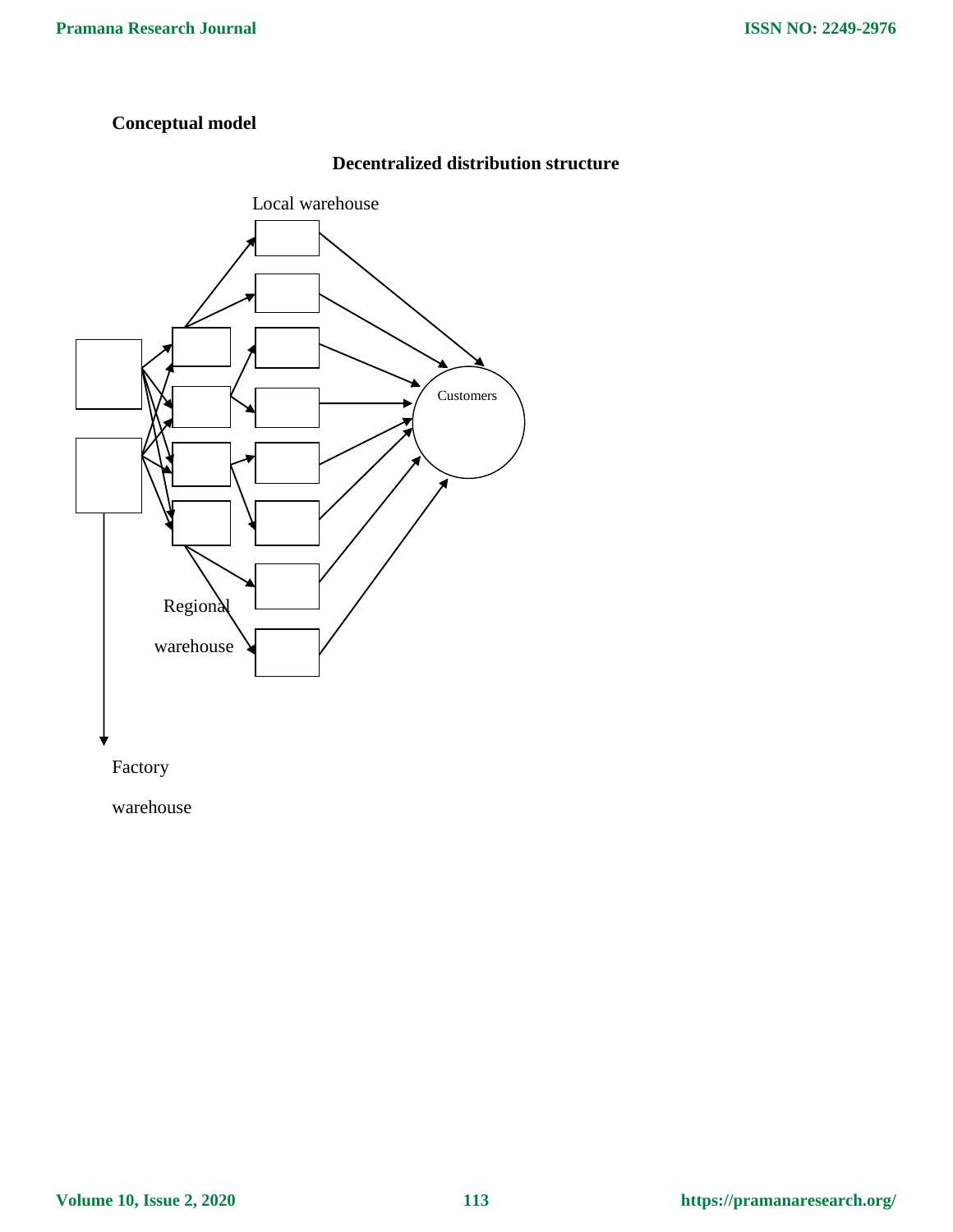

# **Centralized Distribution structure**

# **Review of literature**

**Dr. S. Saravanan and Sathiyagothai B, Reverse logistics in food processing industries in India**, This study demonstrates that the Reverse Logistics (RL) is the process of backward flow of moving goods for the purpose of capturing value, proper disposal, remanufacturing and refurbishing activities.

**K Dogan, M Goetschalckx - Iie Transactions, 2009 - Taylor & Francis**, they study about the integrated design of strategic supply chain networks and the determination of tactical production-distribution allocations in the case of customer demands with seasonal variations, and their goal is to determine the configuration of the production-distribution system with the lowest sum of supply, production, transportation, inventory, and facility costs such that seasonal customer demands are met.

**FHWA International technological scanning by Douglas MacDonald** *Washington State DOT Co-Chair,* **Connie P. Yew,** *FHWA Co-Chair,* **Robert Arnold** *FHWA,* **John R. Baxter FHWA,** The purpose of this international scan was to investigate the use of performance measures in transportation planning and decision making in selected countries. Performance measures can relate to many different aspects of and be applied at different level of decision making, so the scan panel represented a diverse set of interests and concerns for both national and State-level decision making.

**Same-day delivery: The next evolutionary step in parcel logistics by Ludwig Hausmann, Nils-Arne Herrmann, Jan Krause, and Thomas Netzer in March 2014**, This study examines the drivers at work in the current logistics landscape, the coming scenario, and the challenges players will need to overcome to make same-day delivery a reality.

**The development of the parcel delivery service by katsuhikoHayashi and Toshinorinemato in 2014**, This paper reviews the development of the parcel delivery market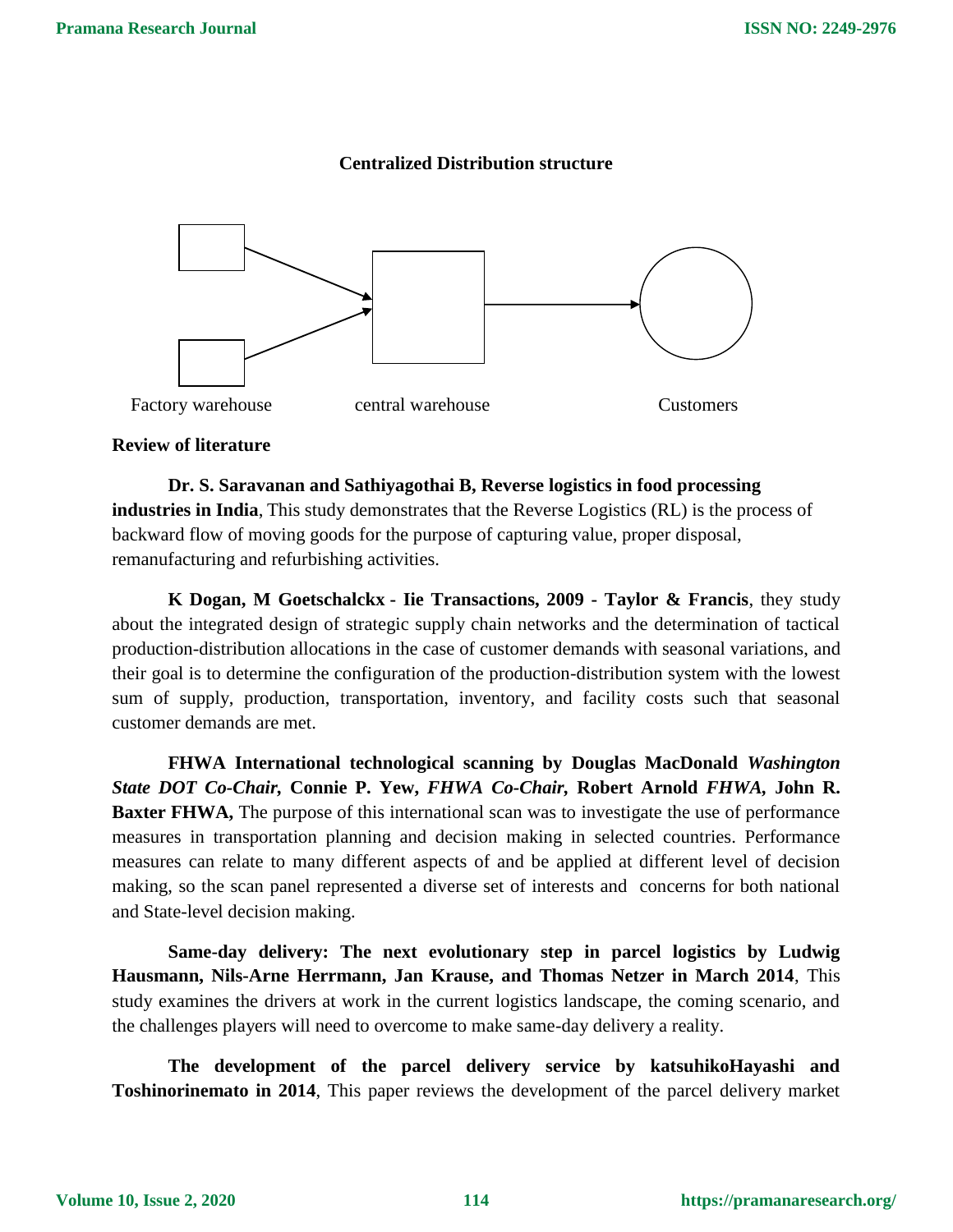both in Japan and China, and presents a conceptual model to explain the development of the parcel delivery market in order to explain the characteristics of development processes in China compared with those in Japan. In China, the franchise system plays an important role to expand the network in a short period, while it is difficult to keep the same service quality throughout the network. This is why Chinese consumers have complained to the parcel delivery services and Chinese governments have introduced new rules and regulations. Furthermore, they investigate about the actual situation of parcel delivery operations in Shanghai, and discuss the impacts of regulations including city logistics policies on the Chinese parcel delivery market and future directions of them.

**Bowersox D.J/ Closs D.J/ Helferich O.K(1986),** This study determines Logistics management and the integration of physical distribution, manufacturing support, material procurement, and material handling.

**The role of transportation logistic chain by Yung-yu Tseng,** The purpose of this paper is to re-clarify and redefine the position relationship between transportation and logistics systems through collecting and analysing various applications of the logistics activities by further improvements within the environment.

**Cooper, M. C., Lambert, D. M., & Pagh, J. D. (1997)**. This study clears that there is a need for some level of coordination of activities and processes within and between organizations in the supply chain that extends beyond logistics. This article proposes a conceptual model that provides guidance for future supply chain decision-making and research.

**Davis, F. W., & Manrodt, K. B. (1991). Service logistics: an introduction.** This study is used to determine the potential of applying logistics principles in service organisations. The authors suggest that logistics principles are even more important in service organisations than in production firms. Service logistics is defined as the management of activities which responds to customers on an individual basis. The historical services underpinnings are examined and some guiding concepts central to service response logistics are provided. These concepts include the benefit delivery, delivery processes, delivery orientation, responsive planning, and a customer service model that focuses on individual customer needs.

**Priya Datta, P., Christopher, M., & Allen, P. (2007). Agent-based modelling of complex production/distribution systems to improve resilience.** This paper presents an agentbased computational framework for studying a complex multi-product, multi-country supply chain subject to demand variability, production and distribution capacity constraints with the aim of improving operational resilience.

#### **Conclusion**

To bring further improvements in transportation for the distribution, some changes might play a vital role. The transportation is the imperative factor, if a logistics company concentrates on transportation, they get more number of customers to enhance their business around the nation.